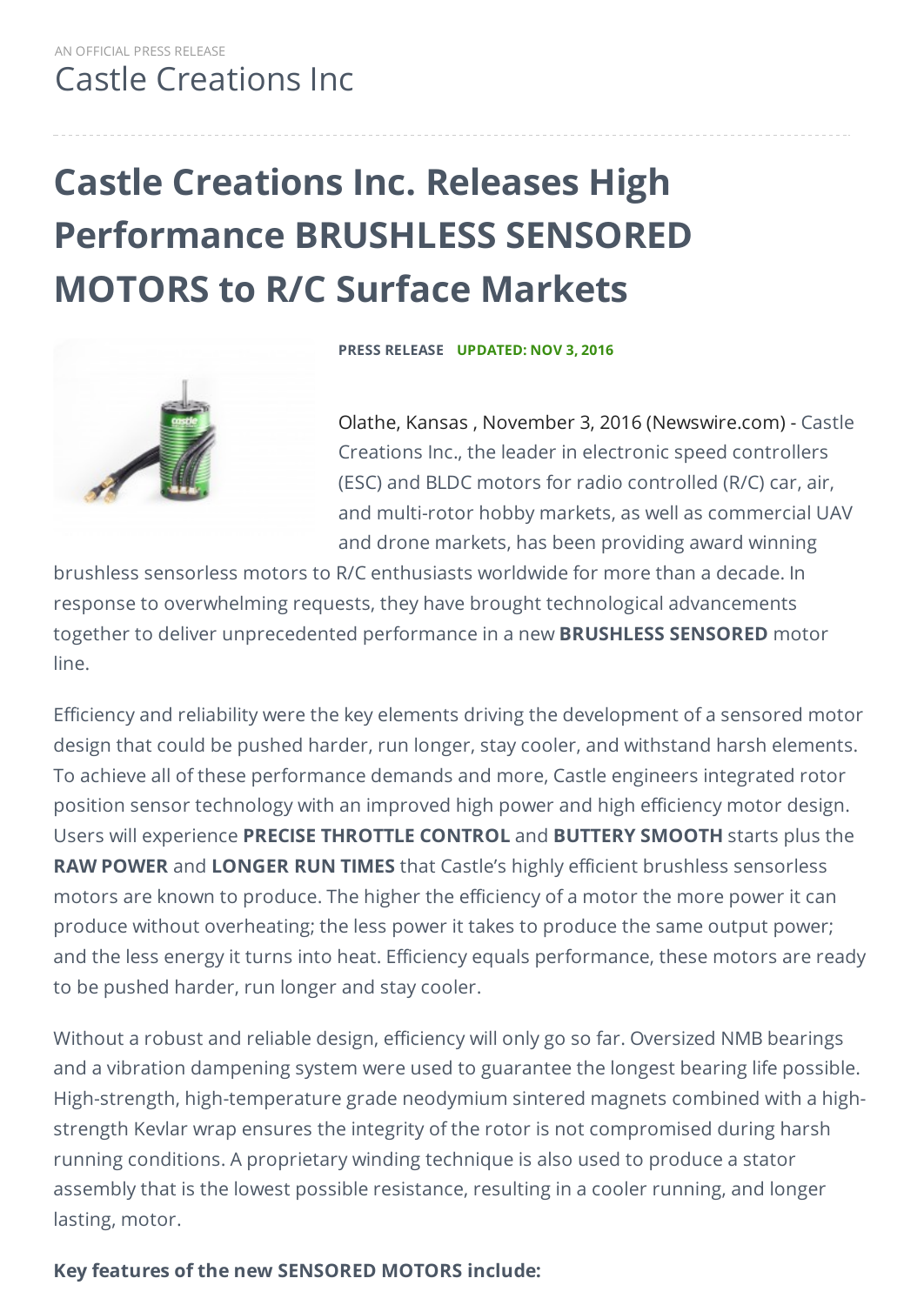- Designed and supported in **Olathe, KS USA**
- **IMPROVED 4-POLE 12-SLOT** design boasts exceptional **EFFICIENCY** and produces **LESS HEAT.**
- **QUIETSENSE™** technology shields the sensors from magnetic field noise through the use of a **FLUX SHIELD™** in conjunction with secondary Sense Magnets delivering even **HIGHER PRECISION and MORE EFFICIENT** startups.
- Fully optimized design eliminates the need for mechanical timing adjustments. Castle's sensor alignment method delivers uniform timing and torque in both directions, automatically.
- **REBUILDABLE** design allows users to replace front end bell/bearing assembly or rotor/shaft assembly.
- ROAR standard sensor port and labeled connections.
- Updated modern and sleek design; looks as cool as it performs.

"R/C is constantly evolving. Drivers in all applications demand clean starts when coming off the line. Crawler fans require high-precision low speed control and torque for climbing, racers need precision and predictability, and dragsters don't have a millisecond to spare. Our goal was to design a motor that addressed all of the performance and reliability needs of the R/C surface market", says Jonathan Feldkamp, Director of Engineering. "Users will reap the benefits of longer run times on one battery and a cooler running motor that can be pushed harder."

> JONATHAN FELDKAMP, DIRECTOR OF ENGINEERING

When paired with a Castle Creations **SMARTSENSE ™** sensor supported ESC, like the MAMBA MICRO X, MAMBA MAX PRO or MAMBA MONSTER X, you can unlock advanced tuning capabilities that Castle Lin[k\[1\]](https://www.newswire.com/#_ftn1) provides specifically for sensored motors.

**SMARTSENSE™** uses the motors sensors to start the motor to provide smooth starts, excellent torque, and low-speed drivability. Once the motor is turning, it seamlessly transitions to Castle's **ULTRA- EFFICIENT** sensorless mode. Electronic timing in **SMARTSENSE™** will advance timing automatically for peak performance during all driving conditions. This allows users to combine the best of both worlds in an unrivaled **HYBRID** between smooth sensored startups and high-efficiency sensorless drive.

"R/C is constantly evolving. Drivers in all applications demand clean starts when coming off the line. Crawler fans require high-precision low speed control and torque for climbing, racers need precision and predictability, and dragsters don't have a millisecond to spare. Our goal was to design a motor that addressed all of the performance and reliability needs of the R/C surface market", says **Jonathan Feldkamp, Director of Engineering**. "Users will reap the benefits of longer run times on one battery and a cooler running motor that can be pushed harder."

Castle Creations' initial release of eleven sensored motors, suited for 1:10 and 1:8 scale R/C Surface enthusiasts, will begin shipping in November from Olathe, Kansas.

Source: Castle Creations Inc.